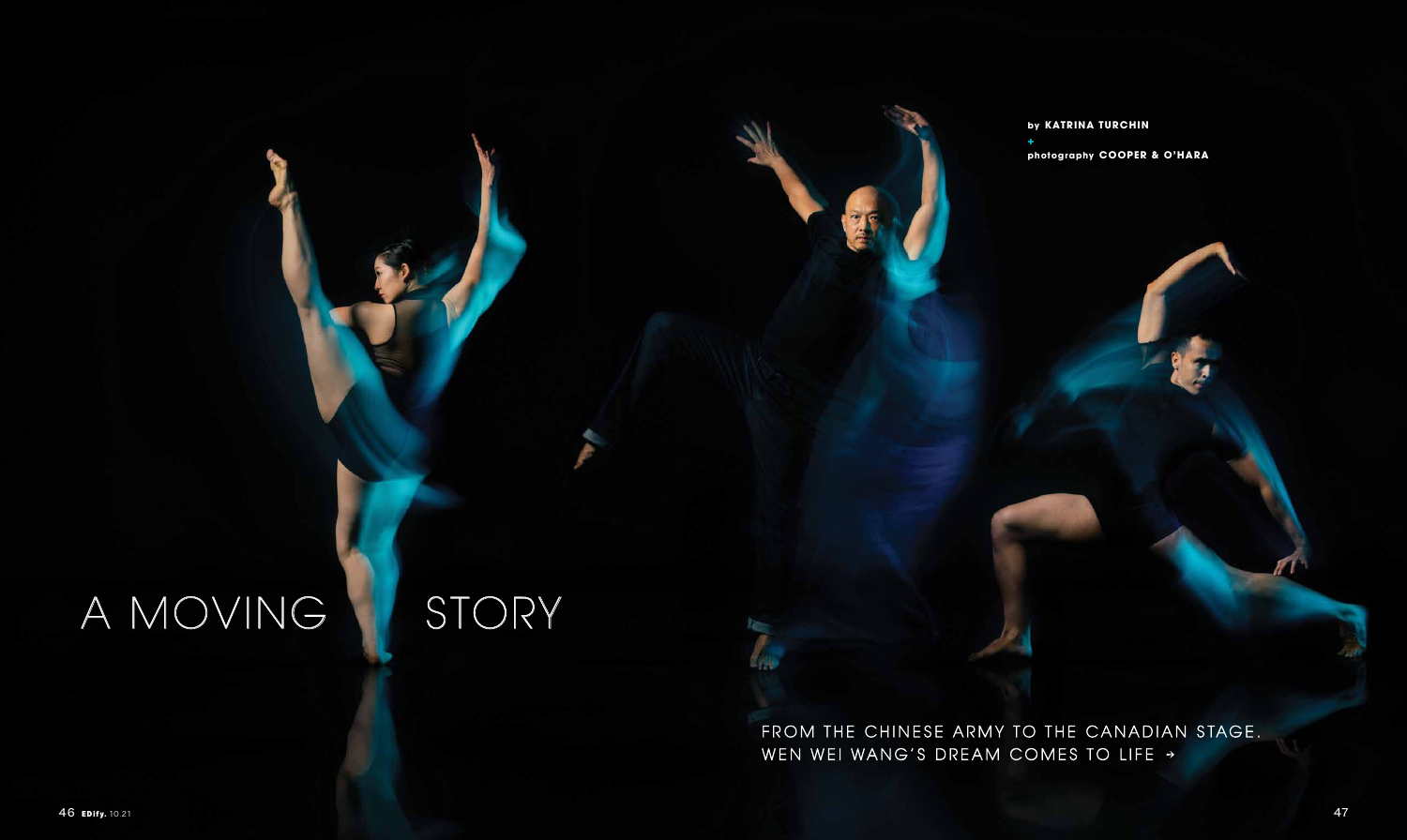en Wei Wang always wanted to dance professionally, but first he had to learn how

to shoot a gun.

Born and raised in China, Wang loved dance from the moment he saw his first ballet at six years old. Wang took dance lessons and danced for the Lanzhou Army Dance Company, and then the People's Liberation Army Academy of Art in Beijing. It was official policy for the army to have a presence in all aspects of Chinese society, including dance companies, and Wang underwent military training as part of his program. The army always comes first and pursuing other dreams comes second.

"I remember the first year when we got into the school, and we had a month where we went into the military training camps to learn how to shoot… because we're part of the army," says Wang. "It was different, but it's part of your life, your journey. And then we went back to our school to study [dance] training."

Wang and his family bowed to an oversized photo of Mao Zedong, the founding father of the People's Republic of China, every morning, and Wang studied Mao's *Little Red Book*, a collection of Mao's speeches and ideals, every night.

There was a lot of cultural unrest in China with the Great Proletarian Cultural Revolution, but all Wang wanted to do was dance and serve his nation with dignity. It wasn't until Wang received an invite for Expo 86 in Vancouver that he realized there was a whole world of opportunities waiting for him.  $\rightarrow$ 

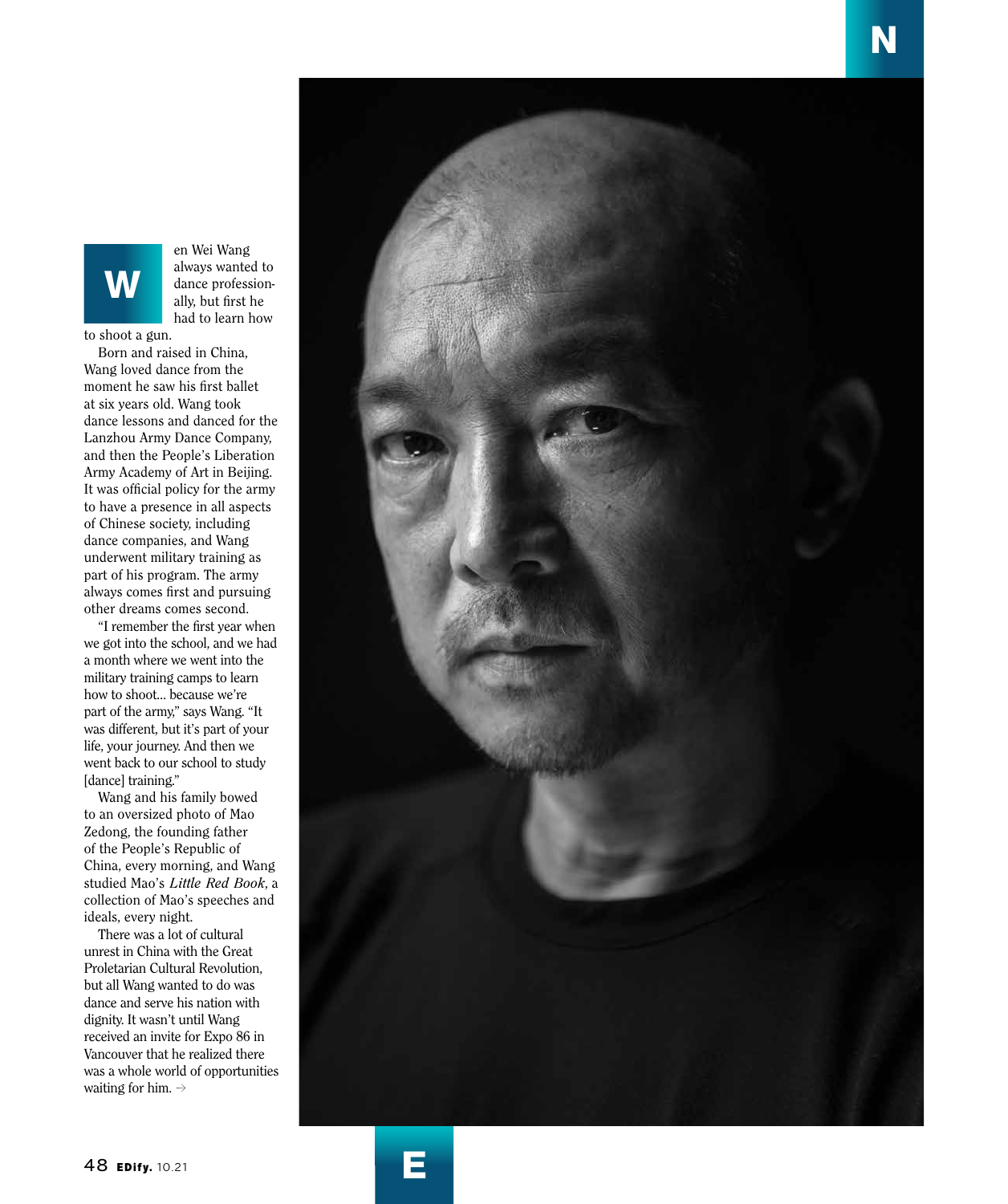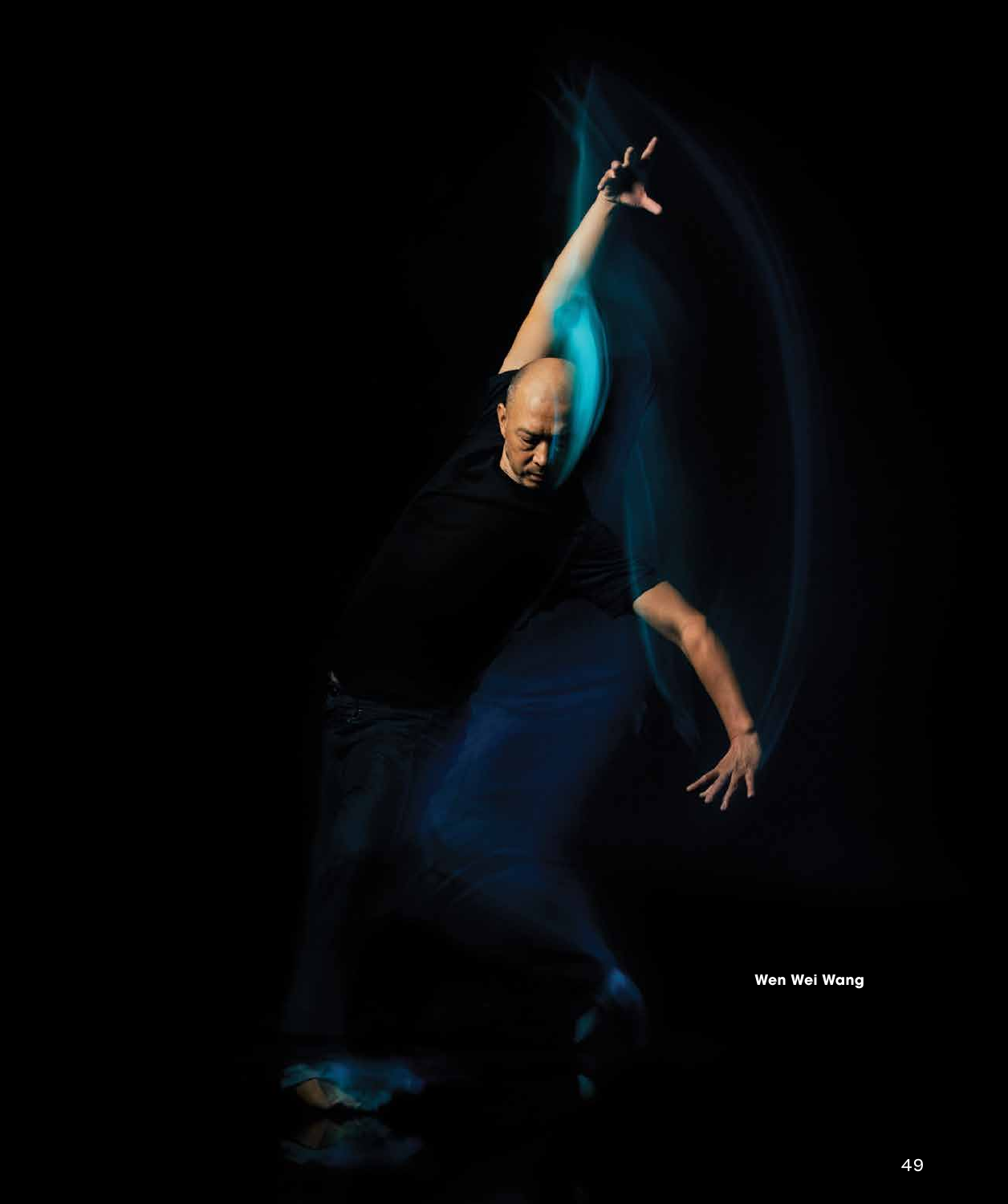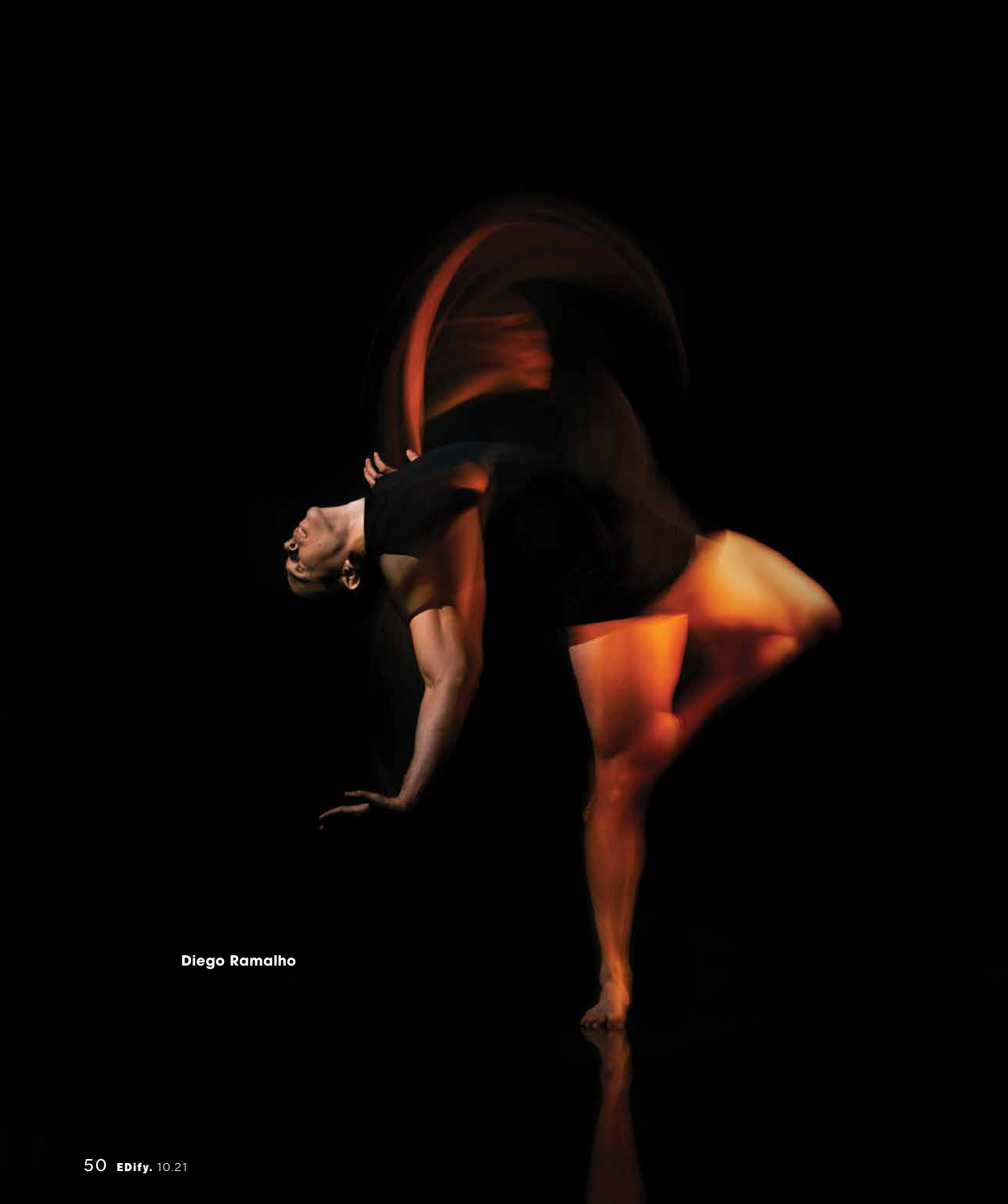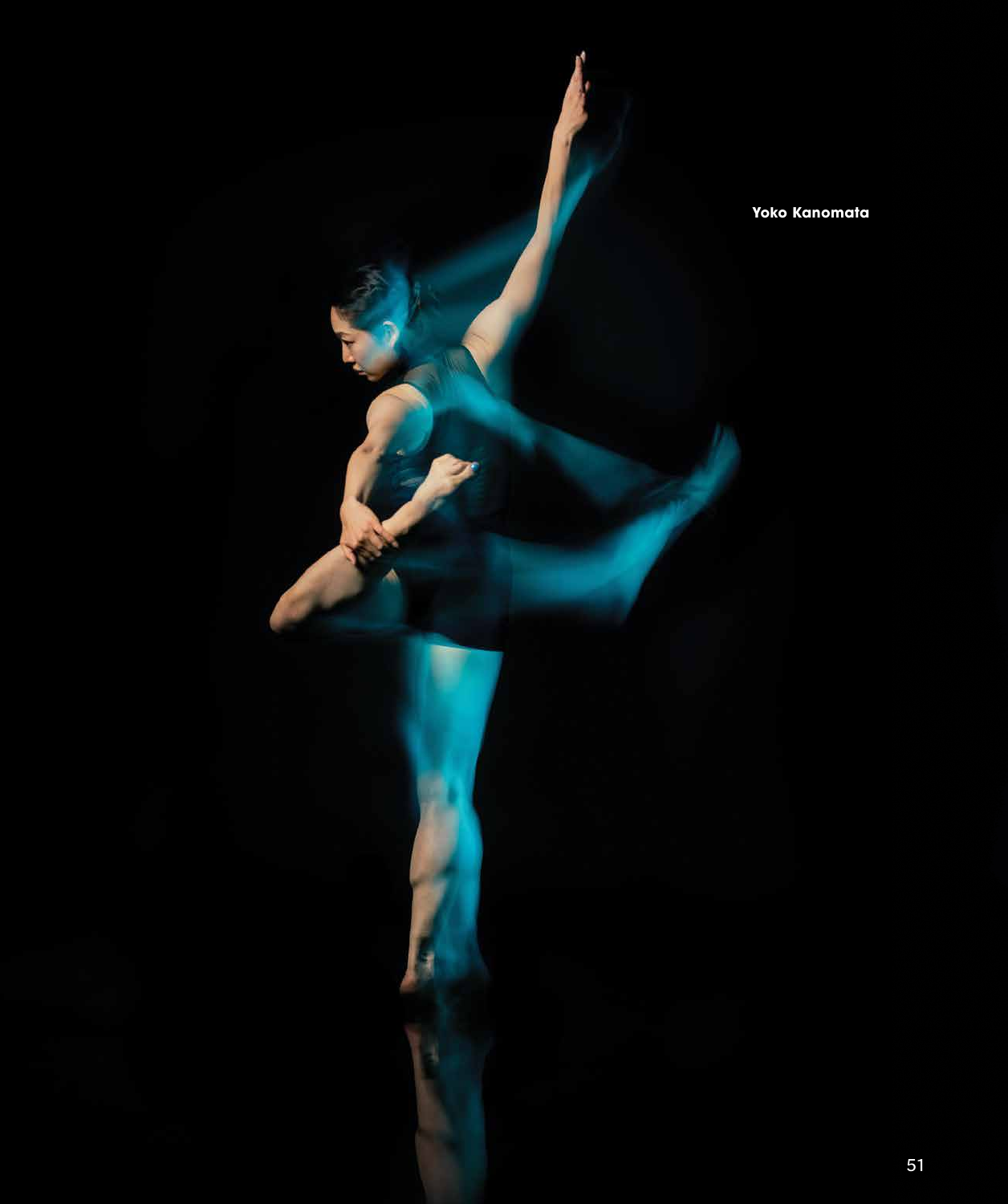